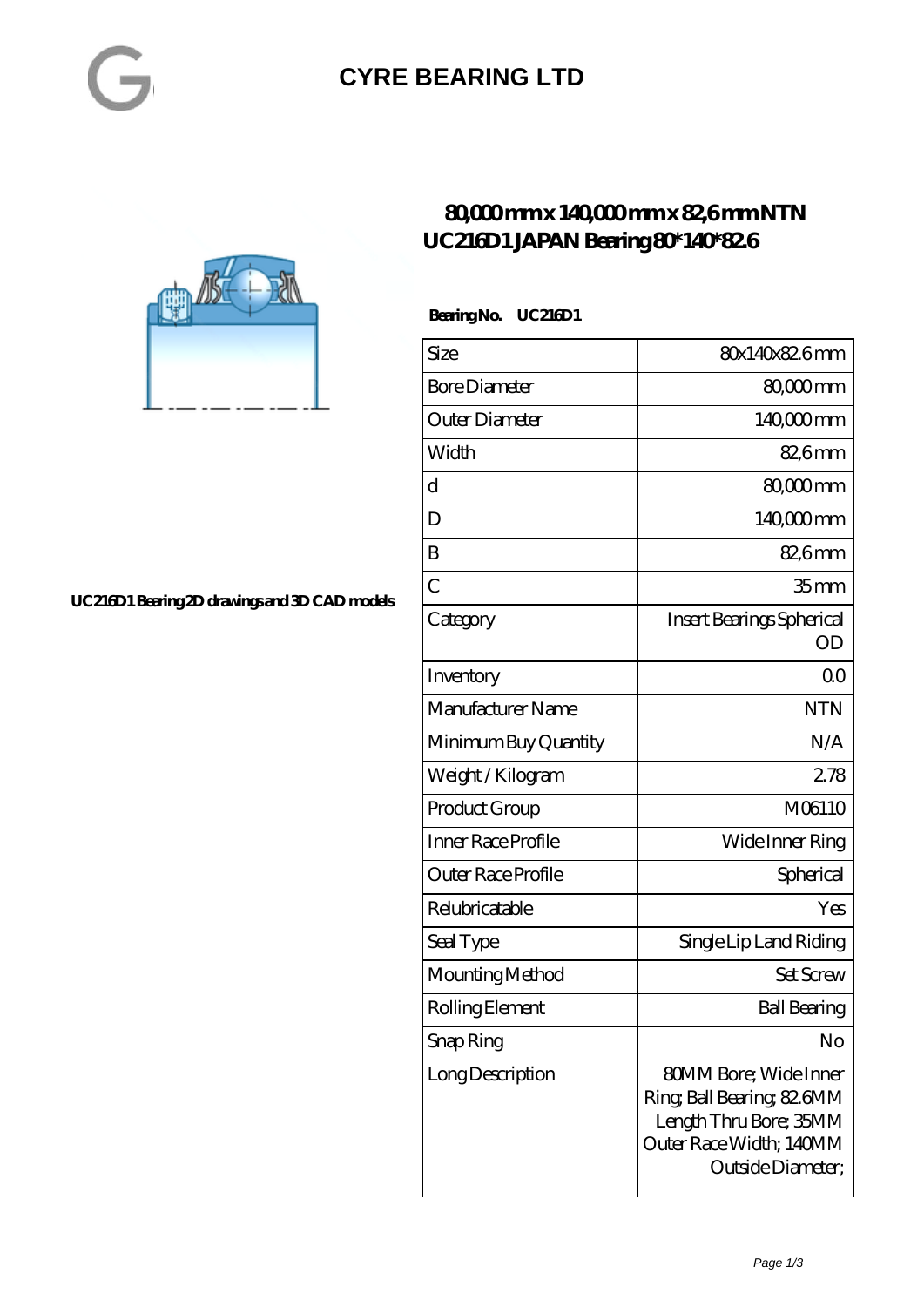### **[CYRE BEARING LTD](https://kxt-bearing.com)**

|                                  | Relubricatable; Single Lip<br>Land Riding Seal; Set Screw<br>Mounting Method; No |
|----------------------------------|----------------------------------------------------------------------------------|
|                                  | Snap Ring                                                                        |
| Inch - Metric                    | Metric                                                                           |
| Other Features                   | $Sing$ le Row   Light Duty  <br>Steel Cage   Has Flinger  <br>Metric             |
| Category                         | Insert Bearings                                                                  |
| <b>UNSPSC</b>                    | 31171536                                                                         |
| Harmonized Tariff Code           | 8482105000                                                                       |
| Noun                             | Bearing                                                                          |
| Keyword String                   | <b>Insert</b>                                                                    |
| Manufacturer URL                 | http://www.ntnamerica.co<br>m                                                    |
| Manufacturer Item Number         | UC216D1                                                                          |
| Weight/LBS                       | 6129                                                                             |
| Outside Diameter                 | 5512Inch   140Millimeter                                                         |
| <b>Bore</b>                      | 315Inch   80Millimeter                                                           |
| Length Thru Bore                 | 3252Inch   826Millimeter                                                         |
| Outer Race Width                 | 1.378 Inch   35 Millimeter                                                       |
| bore diameter:                   | 80 <sub>mm</sub>                                                                 |
| fillet radius                    | 25mm                                                                             |
| outside diameter:                | 140mm                                                                            |
| radial dynamic load<br>capacity: | 72500N                                                                           |
| outer ring width:                | 35 <sub>mm</sub>                                                                 |
| radial static load capacity:     | 53000N                                                                           |
| inner ring width:                | 826mm                                                                            |
| bearing material:                | Through Hardened Steel                                                           |
| bore type:                       | Round                                                                            |
| finish/coating                   | Uncoated                                                                         |
| locking device:                  | Set Screw Collar                                                                 |
| maximum rpm:                     | 2000 RPM                                                                         |
|                                  |                                                                                  |